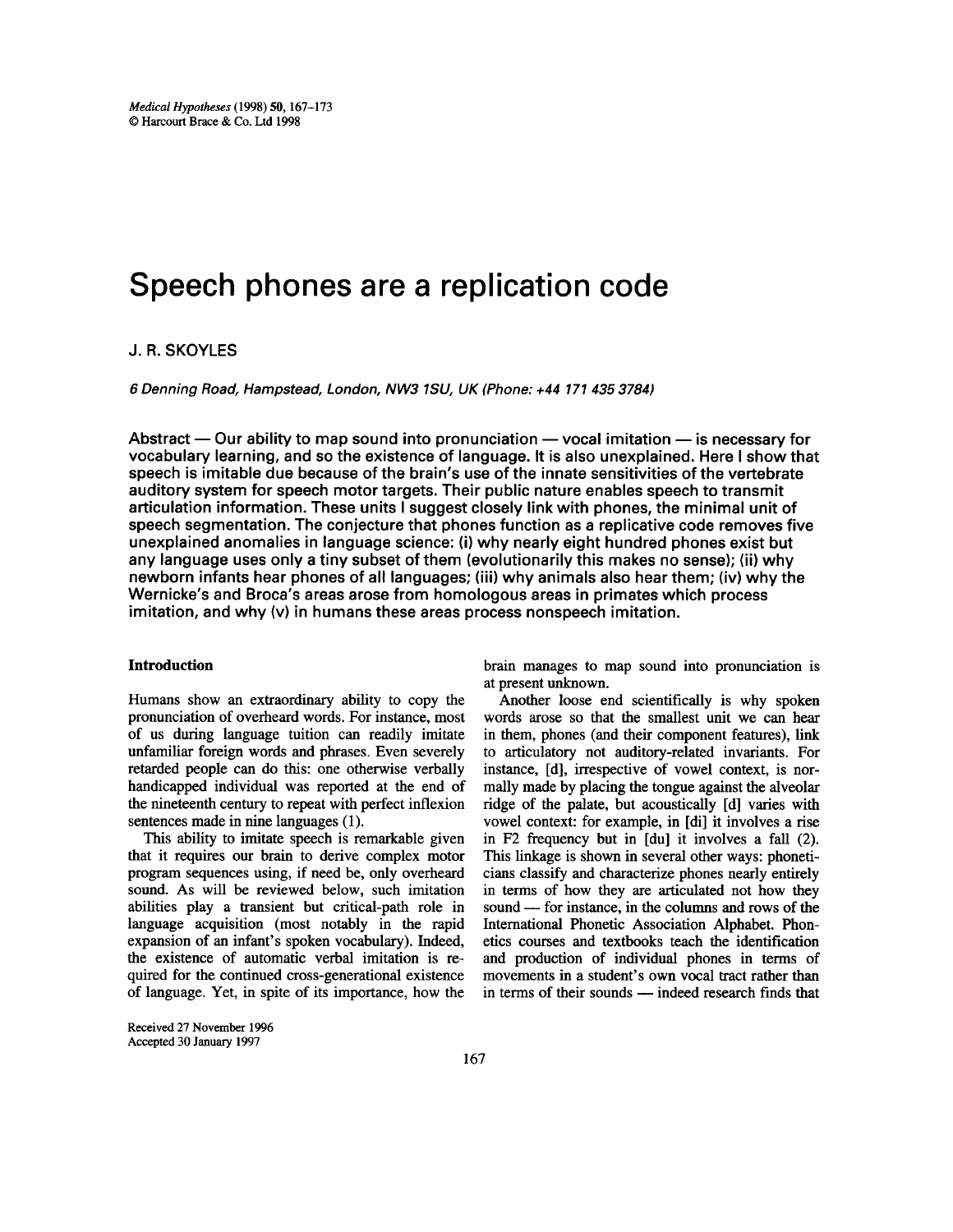instruction in the 'silent making' of phones results in better recognition of them than auditory-based instruction (3). Phones and articulation are also neurologically and experimentally linked: for instance, lesions which impair phone production impair their perception (4); and the repeated listening to a phone primes the pronunciation of phones containing the same articulatory features (5). At present it is unexplained why the smallest unit we can hear in speech should link to articulation.

Until now, phones have been studied in terms such as how they transcribe pronunciation, or their contribution through a 'motor theory of speech' to word identification. I review the literature related to imitation, and propose instead that phones should be viewed neurobiologically as the means by which speech transmits the articulation information used to map speech into pronunciation.

Speech needs to carry such information otherwise the brain would find turning overheard words into vocal movements hard, and possibly impossible. This is particularly so since vocal imitation imposes tough information processing constraints.

- First, it requires mapping auditory information not only into motor movements but movements which recognizably recreate the original speech.
- Second, this mapping needs to be possible for an extraordinary variety of potential articulations the world's languages use phones that differ in 13 vocal tract 'places' (from the lips to the space between the vocal cords, the glottis) and do so through no less than 11 types of movements (nasals to lateral clicks).
- Third, on top of this variety of phones potentially needing to be imitated, infants (who must imitate to learn new vocabulary) face the problem that they must copy movements made by adults with very different shaped and sized vocal apparatuses.

In contrast, opportunities rather than constraints characterize the better-studied problem of how the brain maps overheard speech onto word identities. Recognizing words can use many varieties of clues -- visual, auditory and contextual. Importantly words do not have to be specially tailored to contain this information to aid their recognition. Thus on informational grounds, even though imitation is transient and identification central to processing everyday speech, we would expect speech to have arisen to primarily carry information to aid word imitation and so be closely linked to articulation. (This information, of course, as it is associated with word identities, could then also be secondarily used to recognize them.) Below, I present the case that

the articulatory information present in phones indeed does serve primarily as an imitation code.

# **Imitation**

People are fluent verbal mimics whether immediately (echolalia and shadowing) or after internal short-term and long-term memory verbal storage.

This ability is independent of language skills and  $intelligence$  -- nonlinguistic echolalia, for instance, dominates the interactions of many otherwise nonverbal autistic and some mentally retarded people (6). Mimicry is also prelinguistic: 18-week-old infants spontaneously copy vocal expressions provided the accompanying voice matches (7). Imitation of vowels has been found as young as 12 weeks (8). In both normals (9) (during shadowing) and in retarded individuals (10) (during echolalia) repetition of words can happen within 250-300 ms. Indeed, people start imitating the second phone in the syllable [ao] (out of the set  $[a<sub>o</sub>], [a<sub>ae</sub>]$  and  $[a<sub>i</sub>])$  quicker than they start it as a fixed response to spotting the second phone when given it as a member of this same set  $(11)$ . As Porter and Lubker note 'simply *executing* a shift to [o] upon detection of a second vowel in [ao] takes very little longer than does *interpreting and executing*  it as a shadowed response' (11). As they further note, this suggests 'that the early phases of speech analysis yield information which is directly convertible to information required for speech production'. Such a fluent, automatic and prelinguistic ability to transform audition into vocal motor programming is unlikely to have arisen without reason.

# *Language learning*

Functionally, the most obvious explanation is that human languages, given their large multi-thousand word vocabularies, need to be learnable. While language skills might be innate, language vocabulary is not, and so, if language is to continue to exist, needs to be propagated across generations to new speakers. This can only happen if infants from an early age can readily copy into their vocabularies the many thousands of spoken words they hear used around them.

Experimental, clinical and observational research shows that infants imitate and that this expands their vocabulary. At around 2 years of age, young children imitate between 5% and 45% of their words (12). On top of these percentages an unknown but significant number of delayed imitations exist which have been picked up and reused from several days or weeks earlier (13). This word copying (whether immediate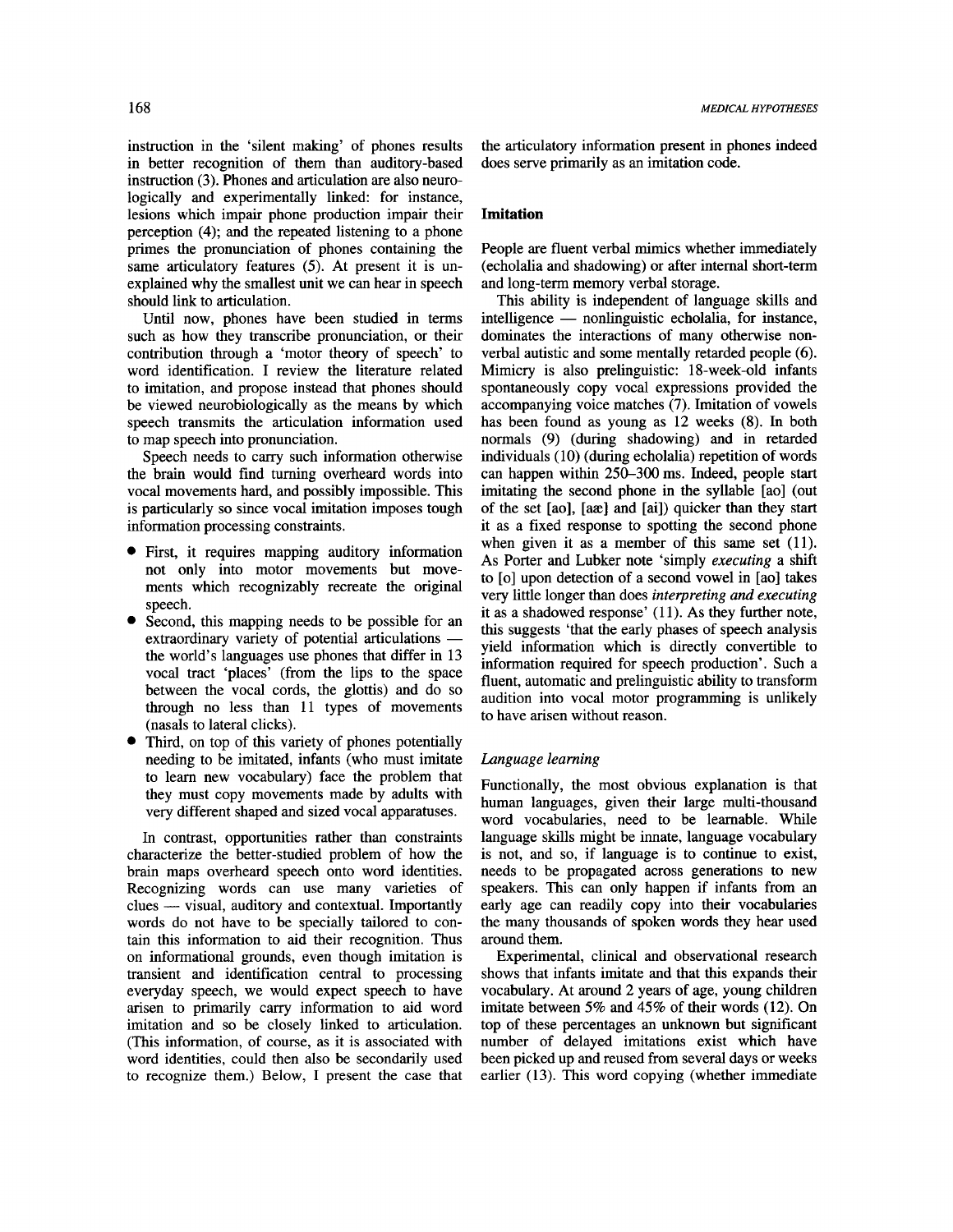or delayed) plays a key role in vocabulary expansion • - children that are more imitative of new words (but not ones already in their vocabulary) at 13 months have statistically larger noun vocabularies, 4 months later, than those that are not (14). Consistent with this, in older children, the ability to repeat nonword phone sequences (a measure of mimicry and storage) predicts vocabulary increase (15). Moreover, clinically, defects in word imitation link to language • acquisition impairment (16).

# **Constraints**

Imitation neurobiologically is a difficult problem: not only has sound to be mapped quickly and automatically into vocal motor programming, and has to overcome the three constraints noted in the introduction, but if faces four other problems.

- It must copy motor programs across vocal apparatuses even though individuals, on top of age and gender differences, vary widely in their shape and size.
- It must copy speech even though vocal motor movements have often started several speech units before they are pronounced  $-$  coarticulation. For example, in saying the English word 'tulip' the mouth rounds for making the [u] vowel while making the previous [t] consonant.
- It must not be limited to a single form of physical pronunciation as speech articulation is surprisingly adaptive. For instance, intelligible words can be made when people bite pencils, clench their teeth (such as in ventriloquism), have a cold; and even in spite of oral deformations such as harelips, cleft palates or tongue tip amputations. Indeed, the intelligibility of pronunciation following partial-glossectomy links not to the amount of tongue removed but the degree of postoperative lingual movability able to make compensating articulations (17).
- It must be prelinguistic, otherwise children could not use it to learn to make their first steps into langauge.

Any theory linking the articulation information in phones and imitation should also account for three other phenomena.

Whatever the basis of vocal imitation it must overlap in its processes with those that form the basis of sign-gesture languages of the deaf such as ASL (American Sign Language). It would be difficult to conceive of the human species evolving two separate language processes: one for speech language and another for sign-gesture language.

- Initially, infants imitate and make whole words, and only then as they increase the size of their vocabulary do they refine their speech segmentation. Moreover, as this happens, young children's pronunciations often pass through a stage of becoming less accurate copies than their earlier ones (18). Any account of speech imitation and its code should explain why.
- The minimal units of speech exist as two separate phenomena: phones (the minimal units in speech perception and production, and studied in phonetics); and phonemes (the minimal units which linguistically contrast words, and studied in phonology). Oddly, these units always link and are often the 'same'  $-$  for instance,  $\overline{d}$  is a phoneme while [d] is a phone (phones and phonemes both use the same alphabetic-derived symbolization with phonemes placed in slashes and phones in square brackets). Why two closely related forms, not one, of speech segmentation?

# *Existing work*

In spite of the importance of the brain's ability to map overheard sound into vocal motor programs, the study of how we imitate words has received little attention. In 1992 and 1994, for instance, two seemingly thorough encyclopedias were published upon language and linguistics (four and ten volumes, respectively), the latter in its attempt at exhaustiveness included lengthy entries upon Bats, Dance Notation and even Quakerism. Yet in spite of this exhaustiveness, both encyclopedias ignore imitation (or any of its synonyms) (19,20). The speech-copying problem (perhaps because it is transient, with its importance hidden in infant vocabulary expansion) does not as a scientific problem exist for most linguists and phoneticians.

Not that the existence of a function for the articulatory information present in phones has been overlooked: 'the motor theory of speech perception' argues that listeners identify spoken words through using that information to access their speech motor system (21). The recognition of words in continuous speech, however, cannot depend upon articulation information.

• The phones of words are hard to hear in words even when specially focused upon. Normally this difficulty is hidden because our 'top-down' knowledge of words aids (or rather gives the illusion) of detecting phones (22). However, in foreign speech this cannot happen. In such circumstances, even the most skilled phone hearers, phoneticians (who are known to have a heightened awareness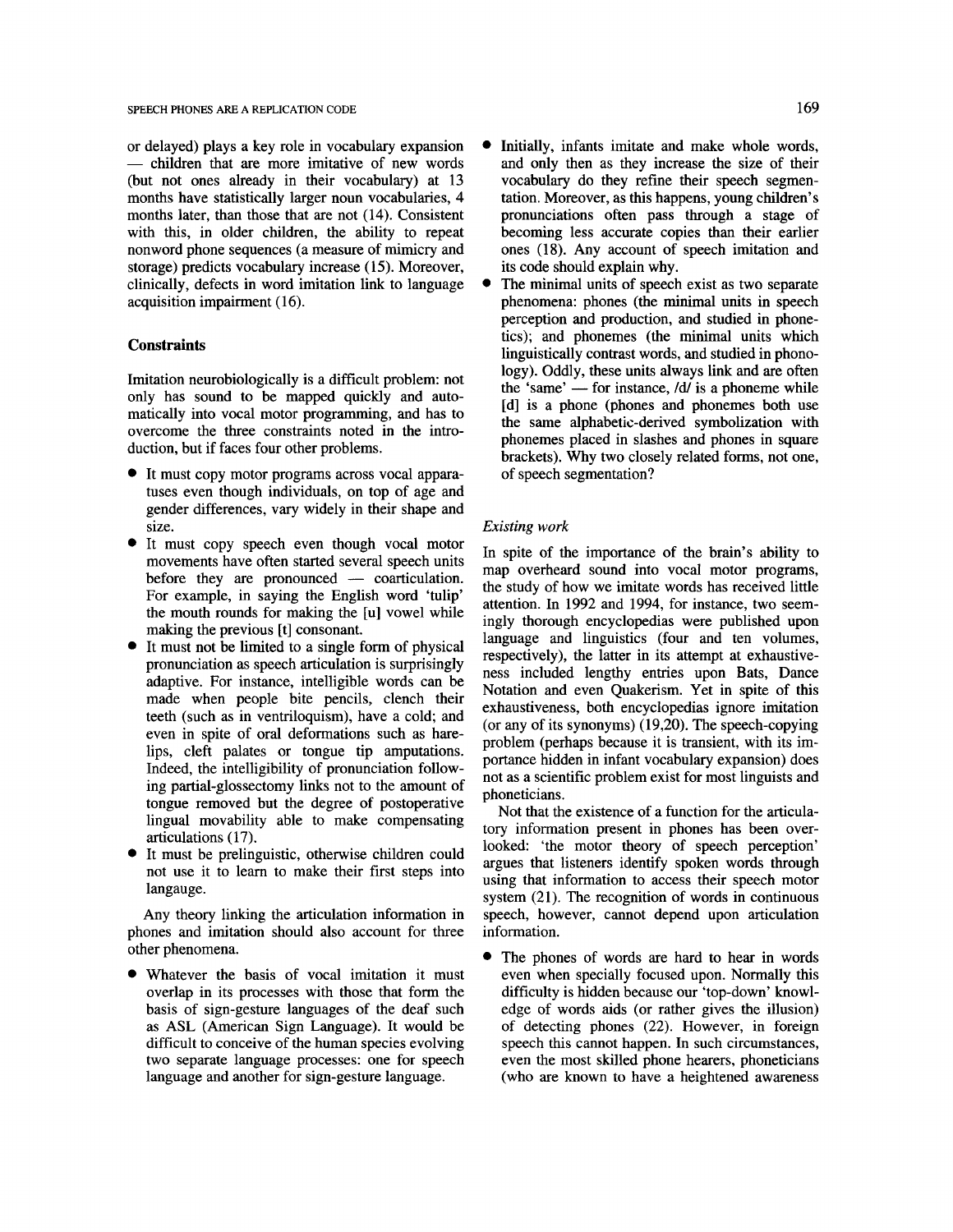of them (23)), can identify in spoken sentences only 70% of their phones (24).

- Moreover, if phones were the basis of word identification, speech perception should be vulnerable to the removal of information characterizing them. However, speech perception is robust  $-$  it is possible to remove electronically the information in speech by which phones are acoustically characterized, such as formant frequency transitions, steady-state formants and fundamental frequency changes and replace them with a three-tone sinusoidal replica and preserve its intelligibility (25).
- The use of context information dominates word identification. One in five words are recognized after the word following them has started (26). Everyday speech, further, is so poorly articulated that even in laboratory recording conditions two in three words of some speakers can be so indistinct in pronunciation as to be unintelligible outside of their spoken context (27).

The articulation information in phones thus cannot exist to aid word recognition (at least in continuous speech). By default this suggests it might exist in regard of something else such as aiding imitation. Positive arguments exist for making this link.

# **The origins of vocal imitation**

Let us look at the problem of how speech might have arisen to be imitable, in terms of what is copied. Spoken words are sequences of motor movements created in regard to motor targets (28). This can be seen in the robustness of their movements against perturbation: for instance the perturbation of lip articulation results in target corrected adjustment (29). This is not a peculiarity of speech: a knocked arm is automatically readjusted to fulfil its spatial-temporal target (30). Thus speech imitation requires the imitation of its motor goals.

The organization of vocal movements in terms of motor targets, however, if auditory, would enable them to serve also as units of imitation. While many motor targets are spatial-temporal or in other ways private to the individual making them, if they aim at some acoustic parameter they are public. The motor targets of speech can therefore serve not only to organize vocal movements but serve to make them imitable.

#### *Motor targets and imitation*

Using motor targets compatible with imitation leads to robust speech imitation.

- It gets around the problem that vocal apparatuses anatomically differ. Our vocal apparatuses may vary but they can use, in spite of this, the same motor targets. Thus a code using targets allows children, in spite of their different sized and shaped vocal apparatuses, to imitate adults.
- It allows speech movements to be copied even though they can be done in many ways such as when clenching teeth, or after glossectomy. What is important to speech is not its actual articulation but the targets its articulators seek to achieve.
- Speech can articulate several speech movements at the same time  $-$  coarticulation. Nothing stops the preparation of one target while articulators are engaged in producing other ones. It is not the sequentiality of movements which matters (they can blend together) but the sequentiality of their targets.
- Moreover, it explains why human language can also be nonvocally mediated through visualgesture signs, since both types of language can be organized around public targets (auditory and spatial-visual) and so use common neurobiological processes.

It is unlikely that such motor targets would have gone unnoticed by phoneticians. Phones and their features are an obvious candidate since their articulatory information links them closely (but as we see not exactly) with motor goals. To establish the details of this relationship we need to review the nature of 'acoustic targets': where they come from, how they link to the neurobiology and the cognitive development of speech.

# *Vocal targets*

Targets which can be imitated must use appropriate acoustic parameters. Two informational constraints apply. First, imitable pronunciations must be producible by vocal tracts of different sizes and shapes. That rules out 'template' type acoustic invariants the differing pitches of longer and shorter vocal apparatuses would prevent the mimicry of exactly similar sounds. However, sounds can be duplicable in regard to higher-order characteristics such as rates and shape of modulations (31) and rates and shape of frequency shifts. The production of these would be independent of anatomy. While simple sound resemblances between phones have not been detected, higher-order ones have: for instance, Delattre, Liberman and Cooper found with synthesized [d] + vowel syllables that while the second formant transitions of [d] in the syllables varied with their following vowel, they all pointed upwards or downwards to the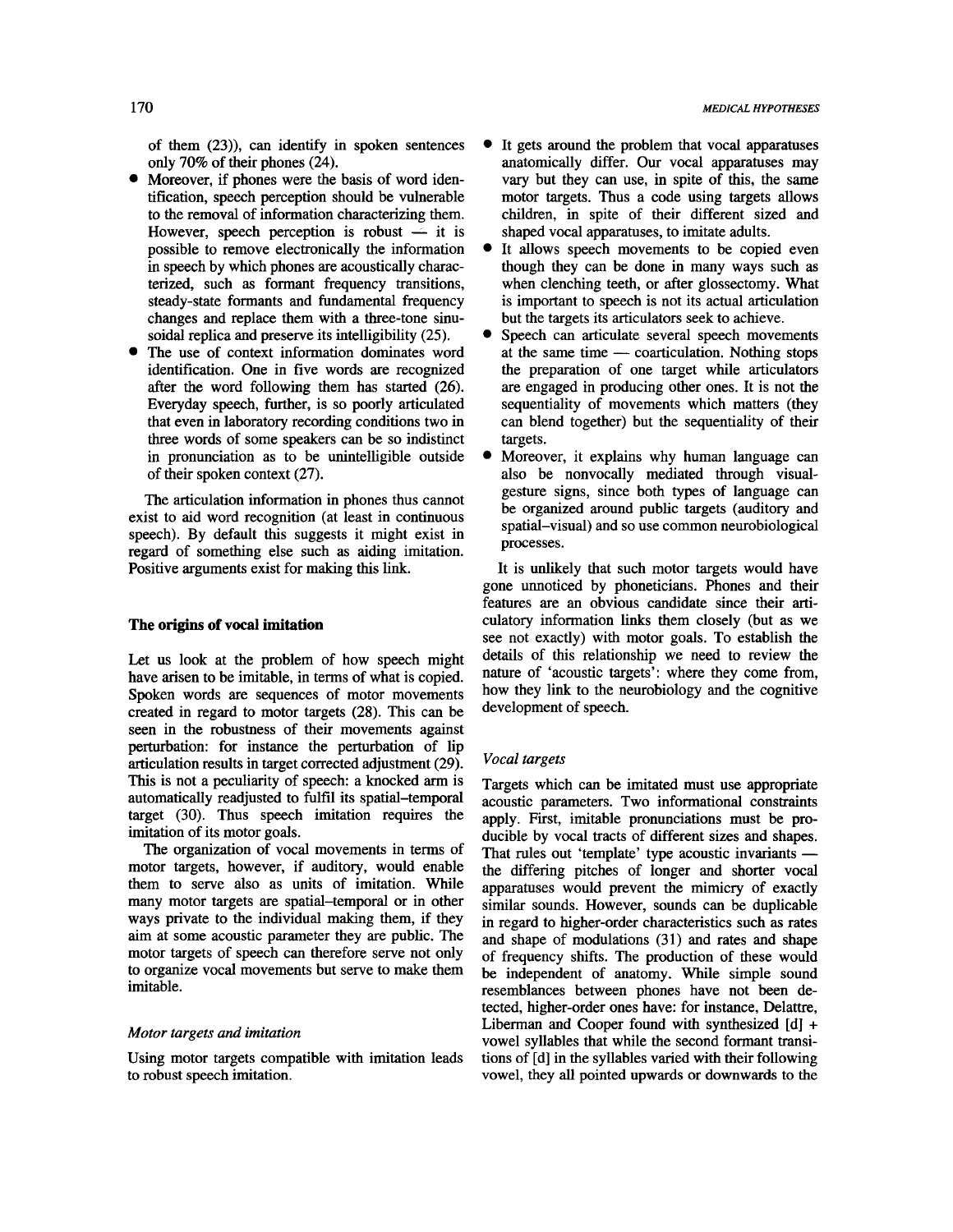same frequency locus (2). (I use this only as an illustration: the abstract acoustic properties linking [d] phones must be considerably more complex than  $this$  -- for instance, evidence exists that acoustic invariants for place of articulation in stop consonants also occur in their onset bursts (32).)

A second constraint upon targets is that they must be perceptually discrete — either being perceived as one target or another. Abstract parameters that could blend between each other would require the imitation of degrees of blending and so would be difficult to copy. Discrete targets, in contrast, would enable imitation even when their perception was ambiguous (but weighted in one direction). One of the important characteristics of phone perception is that it is  $categorical$  -- in a synthesized continuum between two phones, you either hear one phone or another, never a blend (33).

Abstract targets with these qualities exist in the auditory system's sensitivities to resonance and aerodynamic acoustic properties. As noted by the speech scientist James Abbs:

'For speech motor actions, the individual articulatory movements would not appear to be controlled with regard to three-dimensional spatial targets, but rather with regard to their contribution to complex vocal tract goals such as resonance properties (e.g., shape, degree of constriction) and or aerodynamically significant variables....Thus, for speech, the significant goals are the aerodynamic and acoustic response properties of the vocal tract (or respiratory system) which only in limited situations correspond to movements of a single structure.' (34)

This suggestion raises a problem, however: how could young children (unless they knew it somehow already) learn something as complex and abstract, for instance, that some speech sounds are the same because they share second formant transitions which point to a common frequency locus? Thus the use of acoustic properties as targets could only arise if humans were born prepared already to hear them. This makes a striking prediction: children should be able to overhear the phonetic distinctions of *all*  languages, not just those spoken around them. No child, after all, could be born innately prepared to hear only its own surrounding language. For the phonetic distinctions which have been tested this has indeed been found (35). Infants are innately sensitive to the articulation of languages they have never heard (though this sensitivity is lost around 10 months) (36).

This, however, raises an evolutionary conundrum. A sample of 317 languages all together used 757 different phones (37). How could such variety arise when only a small subset (roughly one in twenty to one in forty) is used in any particular language? It offers no advantage. This situation, however, would be expected, rather than paradoxical, if speech re-

used the acoustic sensitivities already present in the vertebrate auditory system. This predicts that the potential for discriminating phones will exist widely in animals. Where the perception of features and phone contrasts has been tested in animals it has (much to the surprise of linguists) been found. The variety of animals involved ranges from chinchillas (38), dogs (39) and includes some birds such as Japanese quails (40). Indeed, paralleling the human auditory cortex sensitivity to phone invariants, direct recordings of the auditory cortex in monkeys finds that, in spite of their not hearing or making phones, they process the various parameters  $-$  fundamental frequency, voice onset time, place of articulation and voiced formant transition duration — needed to perceive them (41).

# **Phones, imitation and the brain**

If phones link to imitation we would expect to find that phones and imitation share brain circuits. Consistent with this, electrical simulation studies of the human brain find 81% of areas showing that disruption of phone identification disrupted also the imitating of oral movements and vice versa (42). Further, lesions in the speech areas show a 0.9 correlation between those causing impairments to the copying of oral movements and those impairing phone production and perception (43).

Further, if phones arose from imitable motor targets, we would expect phone processing in the human brain to use areas in the primate brain specialized in the perception of motor targets and those linking movements perceived in others with their motor execution. The receptive aspect of phone detection takes place in the Wernicke's speech area roughly the left superior temporal cortex  $-$  while the motor expression of phones takes place in part of the left inferior premotor cortex, the Broca's speech area (44). The homologous areas in nonhuman primates should therefore he specialized, respectively, in (i) motor target perception and (ii) the linking of perceived movements and their execution.

- (i) Neurons responsive to motor targets have been found in the monkey superior temporal cortex (45). Input to provide auditory targets exists in adjacent areas of the temporal lobe, which as noted above has neurons responsive to the acoustic parameters characterizing phones (41). Thus the primate area homologous to Wernicke's speech area contains the neurons with the potential to perceive phones as motor targets.
- (ii) Neurons activated both by actions seen in others and the same actions when performed by the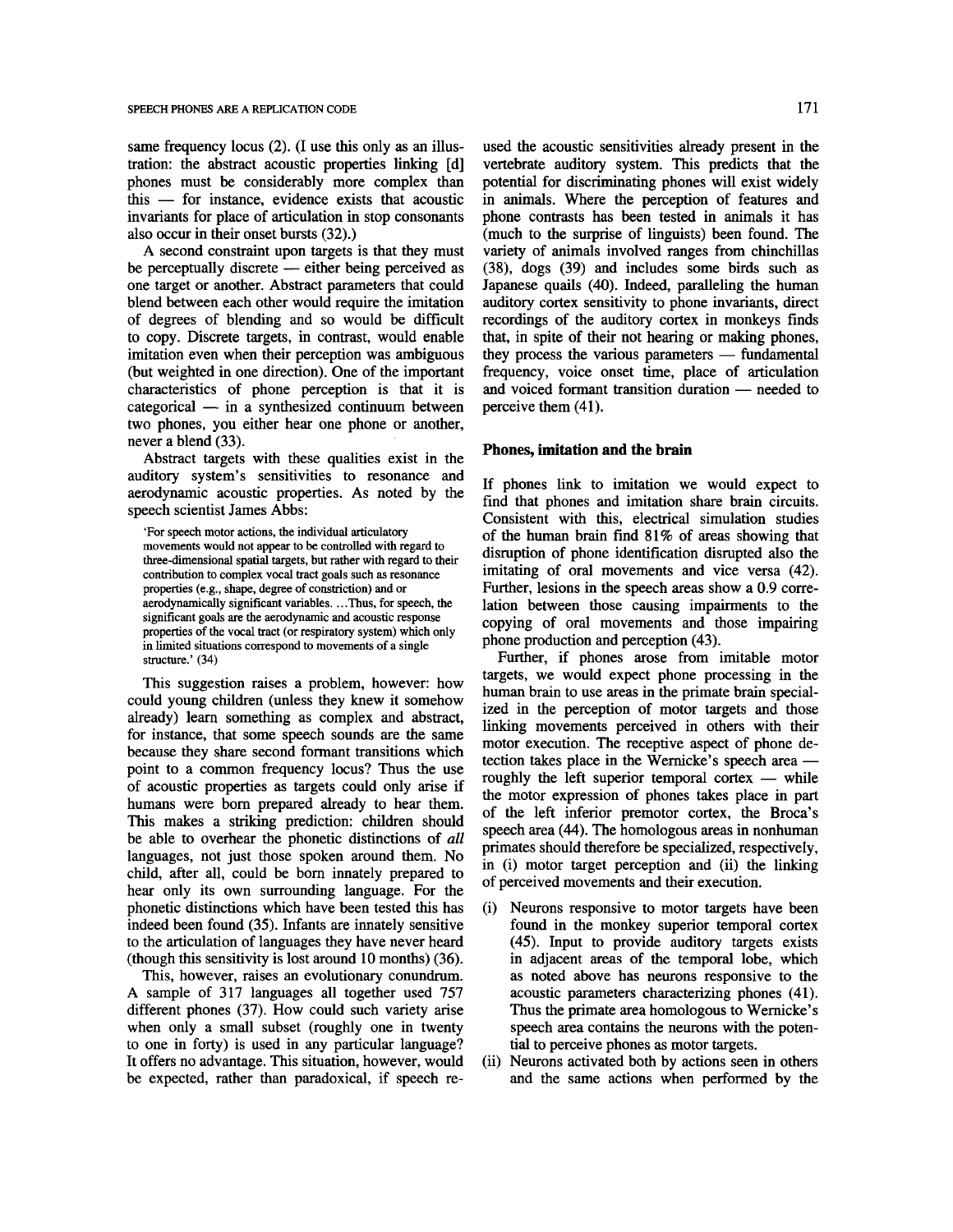animal itself have been found in the monkey inferior motor cortex area F5 homologous to the human Broca's speech area (46).

Consistent with these findings, functional imaging studies show both the Wernicke's and Broca's speech areas activate in the nonspeech activity of observing motor movements (47).

# **Acoustic targets, phones and phonemes**

The reuse of innate acoustic sensitivities as vocal motor goals links but does not make them equivalent to phone features. Any language uses only a subset of the potential articulatory features with which speech can be copied. While the brain is born open to detect all of them, once the appropriate ones have been detected it can restrict itself to just that subset. This enables the neural networks in the brain to modify their processing (without changing their role as a replicative code).

- First, they can sharpen their detection by distorting the perceptual boundaries between them  $-$  the 'magnetic effect' (48).
- Second, they can systematize them in units shared across words. Initially, word pronunciations will be imitated and learnt independently of each other as whole pronunciation units rather than in terms of a series of units also present in other words  $-$  simply by virtue of the limited size of a child's vocabulary. Thus we would expect early pronunciation to be 'whole word' and unorganized with various phonetic inconsistencies. Later, as a small vocabulary is learnt, these pronunciations can be 'ironed out' around units found to be shared between words. Thus children would be later expected to reorganize, sometimes with a period of loss of accuracy, their first pronunciations in terms of their later pronunciation skills. The development of child speech indeed undergoes such a period of whole-word pronunciation followed by phonetic reorganization (18).
- Third, the set of pronunciation units used in any language is often redundant at the word level. For instance clear [1] (slightly palatalized) and dark [1] (slightly velarized) phones exist in English which do not differentiate word meanings. This gives many of the neural networks in the brain the freedom to ignore the difference between these phones when processing word meanings. Therefore, a linguistic level of word segmentation would be expected to arise which focuses upon the minimal contrastive units between words, in addition to those developed around pronunciation. As

noted, linguistics makes such a distinction between phonemes and phones.

Thus in conclusion, neurobiologically, speech is organized around an imitation code which undergoes various neural network changes to yield us the observed speech units studied in phonetics and phonology.

# **References**

- 1. Barr M W. Some notes on echolalia with the report of an extraordinary case. J Nerv Mental Dis 1898; 25: 20-30.
- 2. Delattre P C, Liberman A M, Cooper F S. Acoustic loci and transitional cues for consonants. J Acoust Soc Am 1955; 27: 769-773.
- 3. Catford J C, Pisoni D B. Auditory versus articulatory training in exotic sounds. MOd Lang J 1970; 54(7): 477-481.
- 4. Baso A, Casati G, Viguolo L A. Phonemic identification defect in aphasia. Cortex 1977; 13: 84-95.
- 5. Cooper W E, Lauritsen M S. Feature processing in the perception and production of speech. Nature 1974; 252: 121-123.
- 6. Schneider D E. The clinical syndromes of echolalia, echopraxia, grasping and sucking. J Nerv Ment Dis 1938; 88: 18-35, 200-216.
- 7. Kuhl P K, Meltzoff A N. The bimodal perception of speech in infancy. Science 1982; 218:1138-1141.
- Kuhl P K, Meltzoff A N. Infant vocalizations in response to speech: vowel imitation and developmental change. J Acoust Soc Am 1996; 100: 2425-2439.
- 9. Marslen-Wilson W. Linguistic structure and speech shadowing at very short latencies. Nature 1973; 244: 522-523.
- 10. Fay W H, Coleman R O. A human sound transducer/ reproducer: temporal capabilities of a profoundly echolatic child. Brain Lang 1977; 4: 396-402.
- 11. Porter R J, Lubker J F. Rapid reproduction of vowel-vowel sequences: evidence for a fast and direct acoustic-motoric linkage in speech. J Speech Hear Res 1980; 23: 593-602.
- 12. Bloom L, Hood L, Lichtbown P. Imitation in language: if, when, and why. Cognit Psychol 1974; 6: 380-420.
- 13. Miller G A. Spontaneous Apprentices: Children and Language. New York: Seabury Press, 1977.
- 14. Masur E F. Infants' early verbal imitation and their later lexical development. Merrill-Palmer Q 1995; 41: 286-306.
- 15. Gathercole S E, Baddeley A D. Evaluation of the role of phonological STM in the development of vocabulary in children: a longitudinal study. J Mem Lang 1989; 28: 200-213.
- 16. Bishop D V, North T, Donlan G. Nonword repetition as a behavioural marker for inherited language impairment: evidence from a twin study. J Child Psychol Psychiatry 1996; 37: 391-403.
- 17. Barry W J, Timmermann G. Mispronunciation and compensatory movements of tongue-operated patients. Br J Dis Commun 1985; 20: 81-90.
- 18. Ferguson CA, Farwell C B. Words and sounds in early language acquisition. Language 1975; 51: 419-439.
- 19. Bright W, ed. International Encyclopedia of Linguistics. New York: Oxford University Press, 1992.
- 20. Asher R E, Simpson J M, eds. The Encyclopedia of Language and Linguistics. Oxford: Pergamon, 1994.
- Liberman A M, Mattingly I G. The motor theory of speech perception revised. Cognition 1985; 21: 1-36.
- 22. Warren R M. Perceptual restoration of missing speech sounds. Science 1970; 167: 392-393.